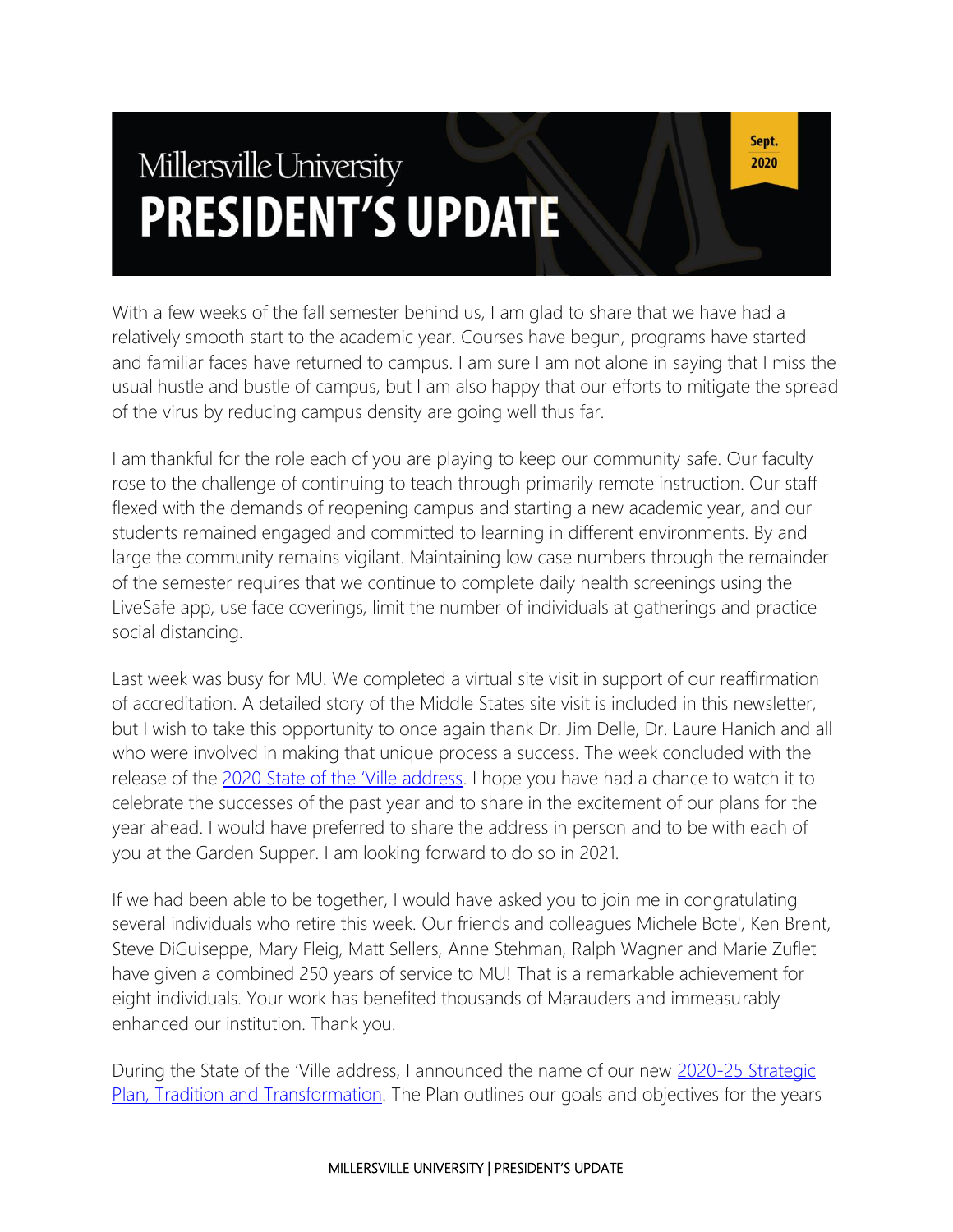ahead organized according to four strategic directions, 1) Ensure Access, Affordability and Completion; 2) Transform Student Experiences and Foster Innovation; 3) Invest Strategically in People and Place and 4) Communicate Our Value. Thank you to the 85 member All University Council and the Strategic Advisory Council (SAC) for preparing the plan. The SAC will continue work this fall to prioritize aspects of the plan and develop key performance indicators. I encourage you to watch the Strategic Planning Process video available on the website if you haven't already.

In this issue of the monthly newsletter, we celebrate student awards and the 10th anniversary of the Ware Center. We learn fun facts about our students and receive an update from the Incident Management Team concerning temperature scan kiosks. We hear more about the Middle States site visit and are introduced to the new women's head basketball coach. We also learn about fun opportunities to stay engaged with MU athletics this fall, which is a reminder to celebrate your Marauder pride through the unique activities planned for [Homecoming 2020.](https://www.millersville.edu/alumni/events-reunions/homecoming.php) I hope you enjoy the special moments, insights and achievements contained in these stories as much as I have.

Be kind, be safe and stay healthy.

### **AWARD-WINNING STUDENTS**

While our University has received several awards recently, I also want to acknowledge our many students at MU who have received scholarships and accolades. These awards vary from University-sponsored scholarships to nationally recognized awards.

Senior Mikeisha Mobely received the 2020-2021 Sally Chamberlain Scholarship. The award helps women who are seeking education to advance within their current careers. After earning her associate degree from Harrisburg Area Community College in 2018, she is now at Millersville, working toward a bachelor's degree in social work.

Another accomplished Marauder is junior biochemistry major, Rebecca Goldinger. Goldinger received the 2020-21 Krausse STEM Scholarship. The scholarship is given to a female student from Dauphin, Cumberland or Perry County who is currently pursuing a degree within the STEM field and has at least a 3.0 GPA.

And, senior Brynn Raub has been named a 2020 Newman Civic Fellow--a national award given to college students each year who are encouraged to advance their work within their community. Raub has completed work with the Walker Fellows, is a member of Color of Teaching mentoring and serves as an educational support coach on campus. Her dedication to community service and social justice has made her a role model for engagement.

#### MILLERSVILLE UNIVERSITY | PRESIDENT'S UPDATE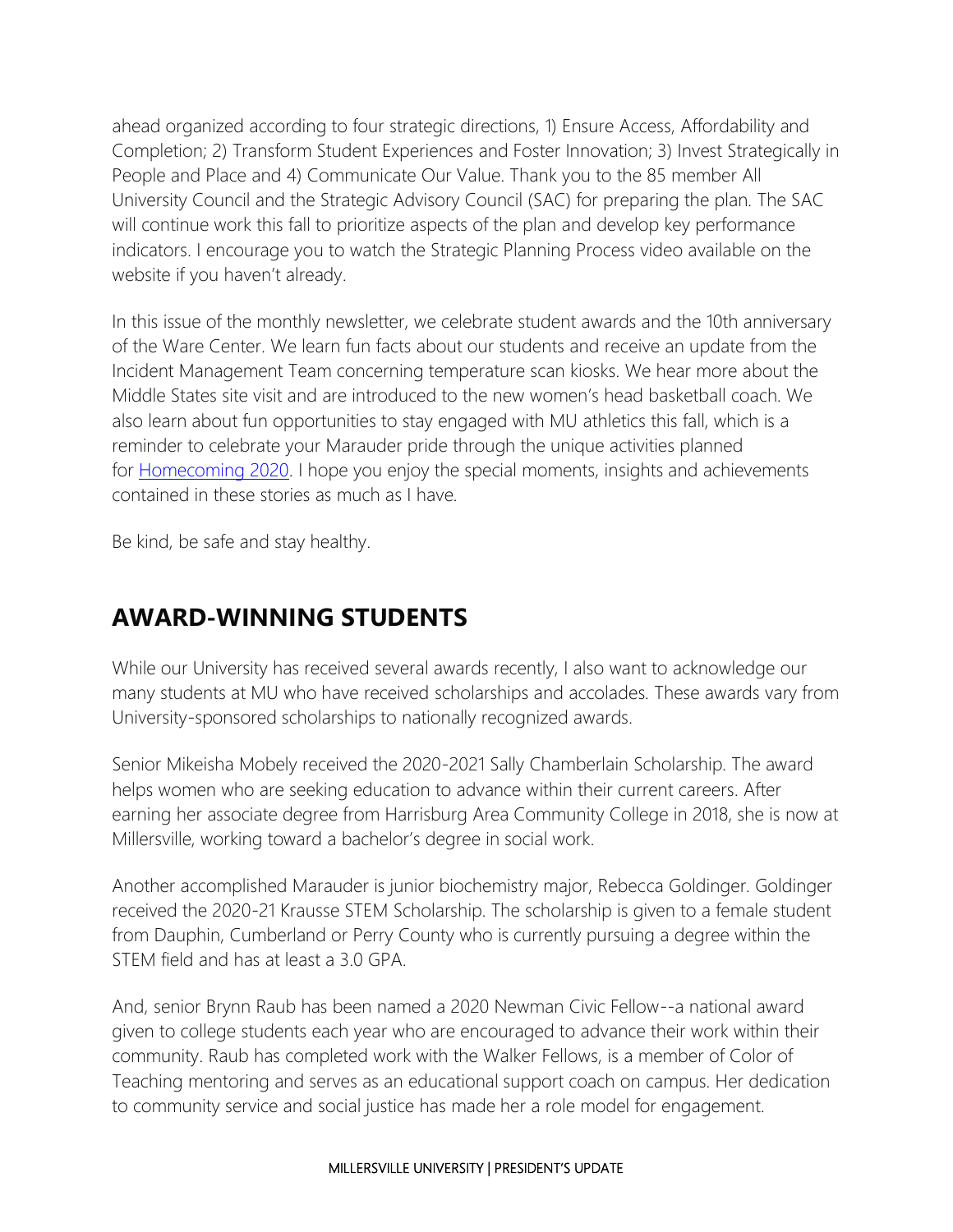I also want to thank our orientation leaders who helped get our new students off to a great start this fall; students like Michael Kleine, a music industry major, who navigated a hybrid orientation of in-person and virtual events to get the semester going.

I applaud all our students who are working tirelessly within their studies and have accomplished excellence during their time at MU.

#### **CELEBRATING 10 YEARS OF THE WARE CENTER**

I am excited to celebrate the 10th anniversary of Millersville University's Ware Center. Since 2010, we've welcomed almost 500,000 visitors through its doors to enjoy performances from around the world. Over this past decade, the building has showcased different talents and cultures from near and far, with events happening almost daily in one of five performing spaces, present circumstances notwithstanding.

Opened in 2010, this stately building was named in honor of Paul and Judy Ware. The Ware Center has been a key part of promoting the arts at Millersville University by connecting the University as Lancaster County's home for the cultural arts and affirming the important role that the arts play in an MU education.

Although we are unable to hold a celebratory event at the Ware Center this year due to the COVID-19 pandemic, the building will still be adorned with banners featuring a special 10th anniversary logo and congratulatory billboards will be featured in different locations. We look forward with great anticipation to a larger, in person celebration next year to honor the impact of the Ware Center.

In the meantime, you can read more about the Ware Center in the latest Review [Magazine](https://blogs.millersville.edu/news/2020/07/23/the-ware-center-celebrates-10-years/) and view the excellent [10th Anniversary Video here.](https://www.youtube.com/watch?v=NQrnaMcL83Q&feature=youtu.be)

#### **39 STATES REPRESENTED AT THE 'VILLE**

While 2020 has offered up many challenges to the University, and indeed, the world, I'm proud to say we're still offering an EPPIIC education in the face of exceptional circumstances. We have 6,519 undergraduate students and 1,006 graduate students currently enrolled for the fall semester, both online and on campus.

Here's a closer look at our student population: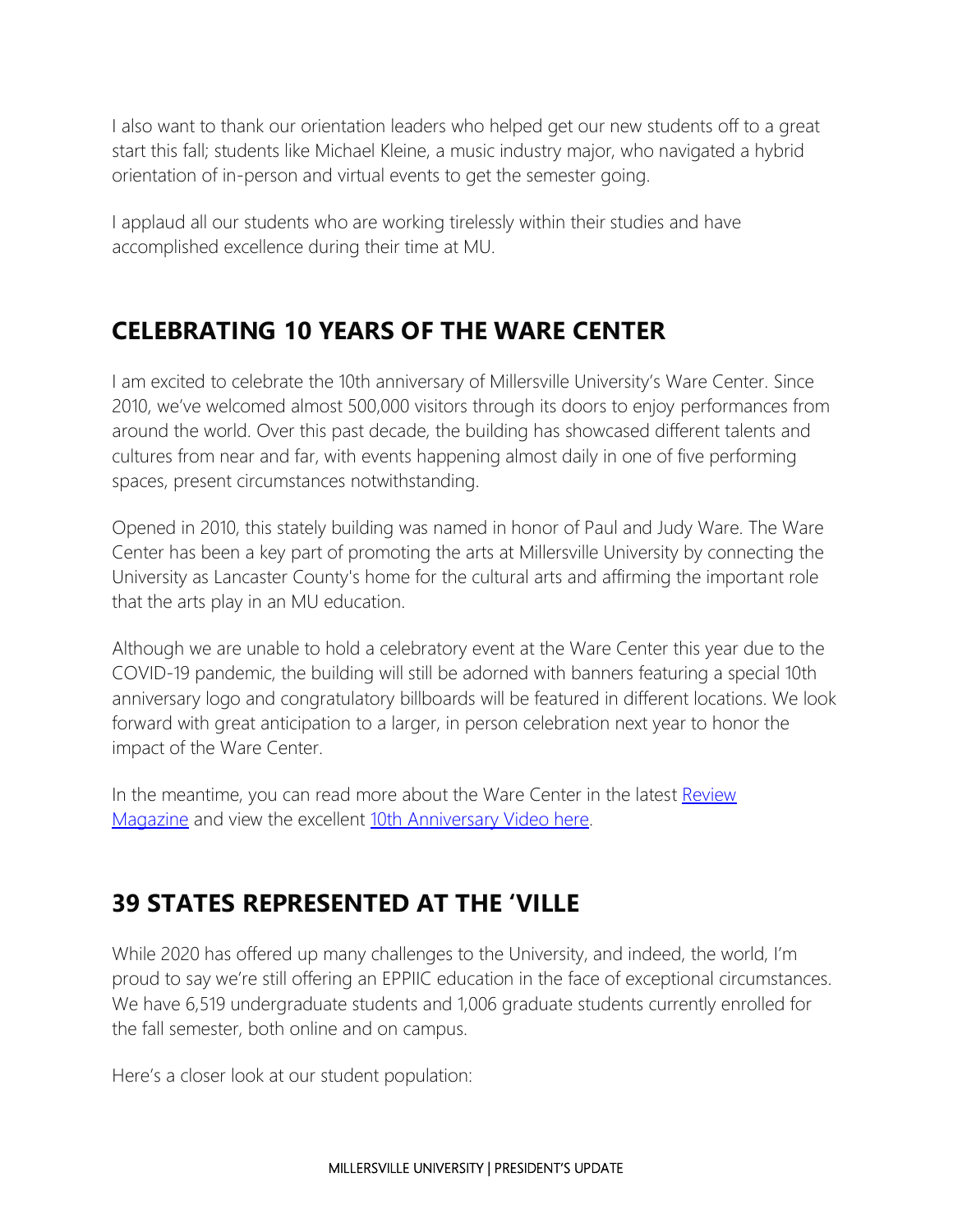- Our most popular majors by enrollment are Education, Biology, Psychology and Applied Engineering.
- Most of our U.S. students are from Pennsylvania, but we are proud to claim Marauders from 39 states this semester!
- Our international student's home countries include China, Saudi Arabia, South Africa and Argentina, among others.
- 505 Marauders have a cumulative perfect 4.0 GPA from last semester. Way to go!
- The average GPA of our graduate students is an admirable 3.86.

We are grateful to all faculty, staff and students for showing your true Marauder spirit during all of the many changes over the past few months, and we can't wait to see you all back on campus in the future.

# **IMT WORKS AROUND THE CLOCK TO KEEP CAMPUS SAFE**

MU's Incident Management Team (IMT) meets every morning at 8 a.m. to monitor the campus' health indicators and discuss new ways to keep the campus safe during COVID-19 pandemic. Discussions range from what information should be displayed in the [COVID](https://www.millersville.edu/coronavirus/covid-19-dashboard.php)  [dashboard](https://www.millersville.edu/coronavirus/covid-19-dashboard.php) to how to keep everyone safe [during an event on campus.](https://blogs.millersville.edu/villedaily/files/2020/09/How-to-host-an-event.pdf)

One item that is at the forefront of the IMT agenda is the LiveSafe App. Our goal is to have all faculty, staff and students use the app every day to do their COVID screening, even if they are not coming to campus. We will use the app when we all return, so it's good to get in the habit now. Answering the questions diligently and truthfully will help keep all of us as safe as possible and support a successful finish to the semester.

There are several ways to access the app: Download the [iOS app in the Apple App Store,](https://apps.apple.com/us/app/livesafe/id653666211) download the [Android app in the Google Play store](https://play.google.com/store/apps/details?id=com.livesafe.activities&hl=en_US) or access it on the [web.](https://livesafe.jotform.com/202265356232853)

If your answer to any of the questions is "yes," do not report to class or your office. Students should contact Health Services at 717-871-5250 or [hservices@millersville.edu](mailto:hservices@millersville.edu) and employees should contact their health care provider.

Many of the symptoms of COVID-19 match closely with those from seasonal allergies or the common cold. Do not come to campus if you do not feel well. This will support the safety of our community. Always wear a face covering and follow the recommended social distancing guidelines.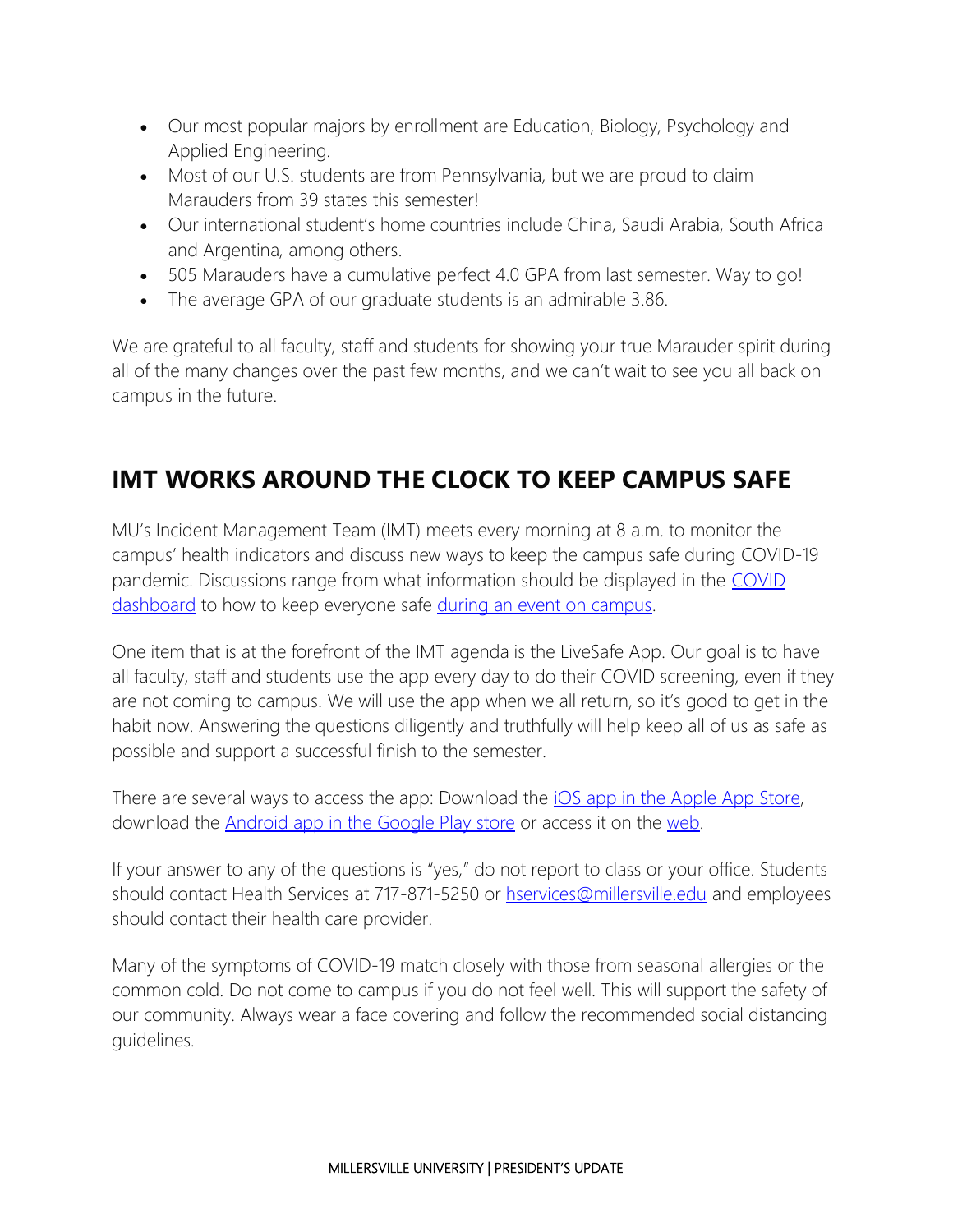I am also pleased to announce that seven temperature scan kiosks have been purchased and will be placed in academic buildings across campus for use by students and staff. *Temperature check is one part of the COVID screening. Students with temperatures greater than 100.4°F should contact Health Services and employees should contact their provider*. Other symptoms include: shortness of breath or difficulty breathing, fatigue, muscle or body aches, headache, new loss of taste or smell, sore throat, congestion or runny nose, nausea or vomiting, diarrhea.

If you have any questions please email [reportcovid@millersville.edu.](mailto:reportcovid@millersville.edu)

Kindly help us keep our campus community safe. We are in this together!

### **MIDDLE STATES SITE VISIT**

It was a visit like no other. Delayed six months due to the COVID-19 pandemic, the longawaited Middle States site visit took place virtually Sept. 13-16, and by all accounts, it was a successful visit.

Our University is currently accredited by the Middle States Commission on Higher Education, but we are required, every eight years, to show that we meet the commission's standards. The Middle States Commission on Higher Education is a voluntary, non-governmental, regional membership association covering Pennsylvania and surrounding states. The commission holds institutions to a series of standards and conducts peer evaluations as part of the reaccreditation process.

Our process started in July 2017 with the formation of a steering committee focused on completing a required self-study. The self-study was developed from Sept. 2018 to Jan. 2020 and it included demonstrating that we met the following seven standards:

- Standard 1 Mission and Goals
- Standard 2 Ethics and Integrity
- Standard 3 Design and Delivery of the Student Learning Experience
- Standard 4 Support of the Student Experience
- Standard 5 Educational Effectiveness Assessment
- Standard 6 Planning, Resources and Institutional Improvement
- Standard 7 Governance, Leadership and Administration

Our on-campus site visit that was planned for March had to be postponed due to COVID-19 and instead became a virtual visit conducted last week.